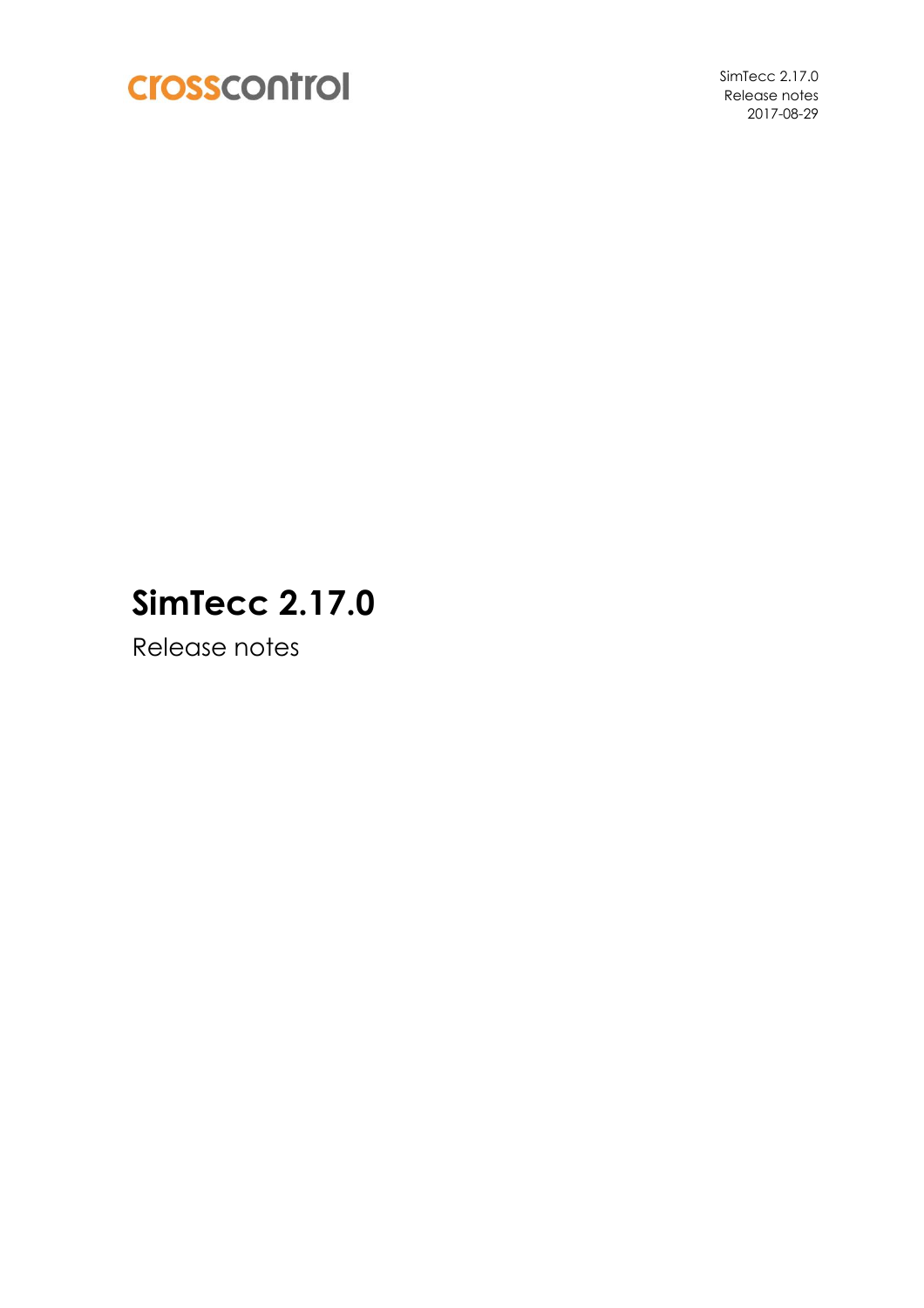#### **Contents**

### **Revision history**

| <b>TITEL</b> | Date            |                | ıments |
|--------------|-----------------|----------------|--------|
|              | $7-08-29$<br>ŽŪ | Daniel Boström | $-$    |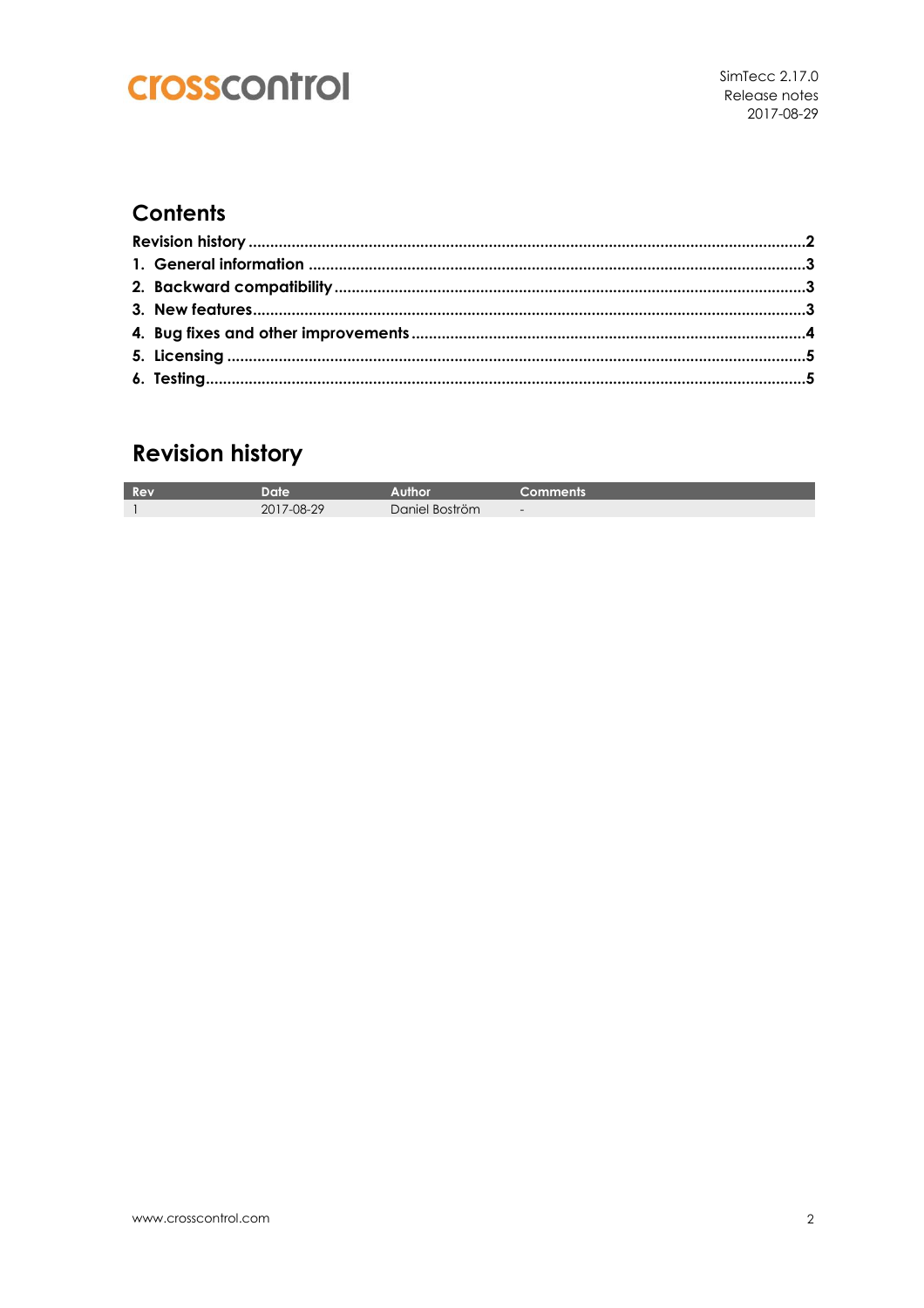#### **1. General information**

While there are a couple of exciting new features introduced with this release of SimTecc the main focus has been on improving the stability and fixing bugs.

When upgrading from an older version of SimTecc make sure to read the [Backward compatibility](#page-2-0) section first.

### <span id="page-2-0"></span>**2. Backward compatibility**

The  $C#$  namespace has changed to reflect our new company name. This means  $C#$  based applications need to be rebuilt using the new C# libraries.

**IMPORTANT!** Configuration files and registry entries are now located under CrossControl instead of maximatecc. This means if any of CCSimTech 2.6.1 through CCSimTech 2.9.1 has been installed in the past, there might be interference from old configuration files or registry entries. It is recommended to clean this up manually before installing SimTecc 2.17.0.

The x86 components that have a x64 version as well export slightly different names in the dll:s which means applications built using SimTecc 2.13.0 or earlier need to be rebuilt using the new header and source files in the SimTecc SDK folder. For applications that cannot be rebuilt for some reason a set of backward compatible dll:s is included. Please refer to the documentation for more information.

If upgrading from SimTecc 2.13.0 or earlier please uninstall it manually before installing the latest version.

### **3. New features**

- BusTool
	- o Added possibility to save and load an auto reply configuration.
- SimSocket
	- o Added network events which allow notification of socket readiness for reading and writing as well as socket closure, incoming connections and completed connections. At the moment this feature is only available for local sockets, not sockets using the SimSocket Bridge.
	- o Packets received by the SimSocket Bridge are now included in SimSocket Monitoring and can be analyzed in Wireshark.
	- o Number of DHCP table entries and multicast groups are now configurable from SimSocket Configurator.
- TimeSync
	- o Number of TimeSync units is now configurable.
	- o The API has been changed; TimeSyncStartTime is no longer used, instead use TimeSyncStartEx. Also TimeSyncRegisterUnitEx and TimeSyncGetMode have been added.
	- o Tasks may now be started with a delay in multi core mode as well.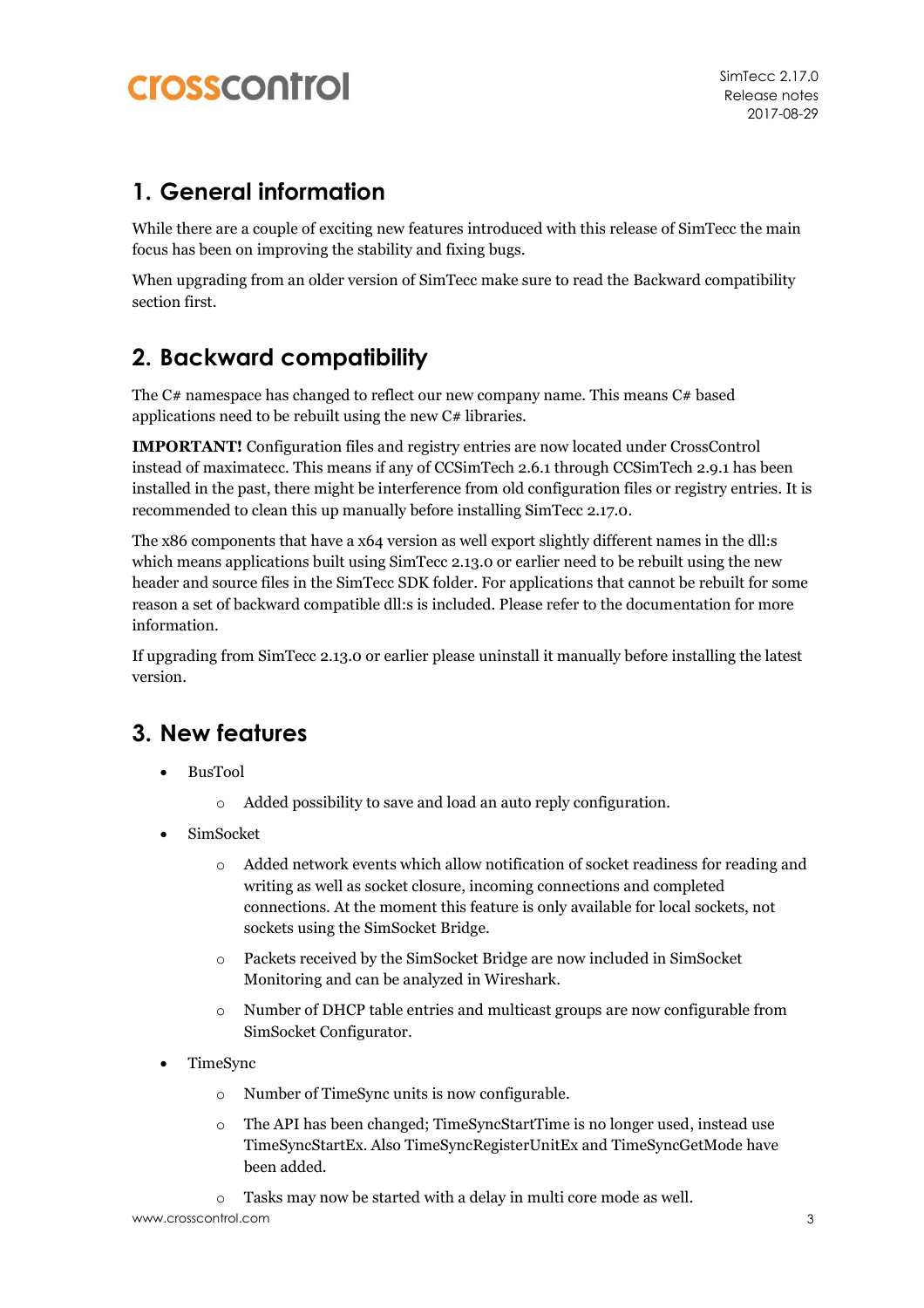#### **4. Bug fixes and other improvements**

- BusTool
	- o To avoid running out of memory BusTool now supports up to 10 000 000 messages in the log, then it has to be cleared before the logging may continue.
- SimCan Configurator
	- o When exiting, the user is only asked to save if there have been actual changes.
	- $\circ$  If the configuration contains an IXXAT or Kvaser adapter but the driver is not installed, the interface will be removed from the configuration.
	- $\circ$  Message box at start-up alerting the user of missing IXXAT driver has been removed, a message is displayed on the status bar instead.
	- o It is no longer possible to add an IXXAT or Kvaser interface to the configuration if no adapter is attached or no driver is installed.
	- o Fixed bug with "move up" and "move down" buttons allowing the same interface to appear twice on the same CAN net.
	- o Various other minor fixes.
- SimSerial
	- o Will wait indefinitely to access shared data like other SimTecc components.
- SimSocket
	- o SimBind can now determine if an address/port is already in use when INADDR\_ANY is provided as address input.
	- o SimRecvFrom and SimRecvMsg set the correct error code when an attempt is made to use an unbound socket.
- SimSocket Bridge
	- o Fixed memory leaks.
- TimeSync Control Panel
	- o The occasional exit crash has been fixed.
	- o Which mode of TimeSync that is currently in use is displayed on the title bar.
	- o Hitting the Enter or Escape key will no longer exit the application.
- TimeSync Multicore
	- o Tasks respond to a delay at the correct time.
	- o Simulated time and global clock are now adjusted correctly.
	- o Tasks no longer execute immediately when started (first time execution) regardless of any existing delays etc.
	- o Tasks are now aware of newly started tasks up until the time where they are supposed to execute which means delays in the newly created tasks can be handled.
	- o Various other minor tweaks and fixes.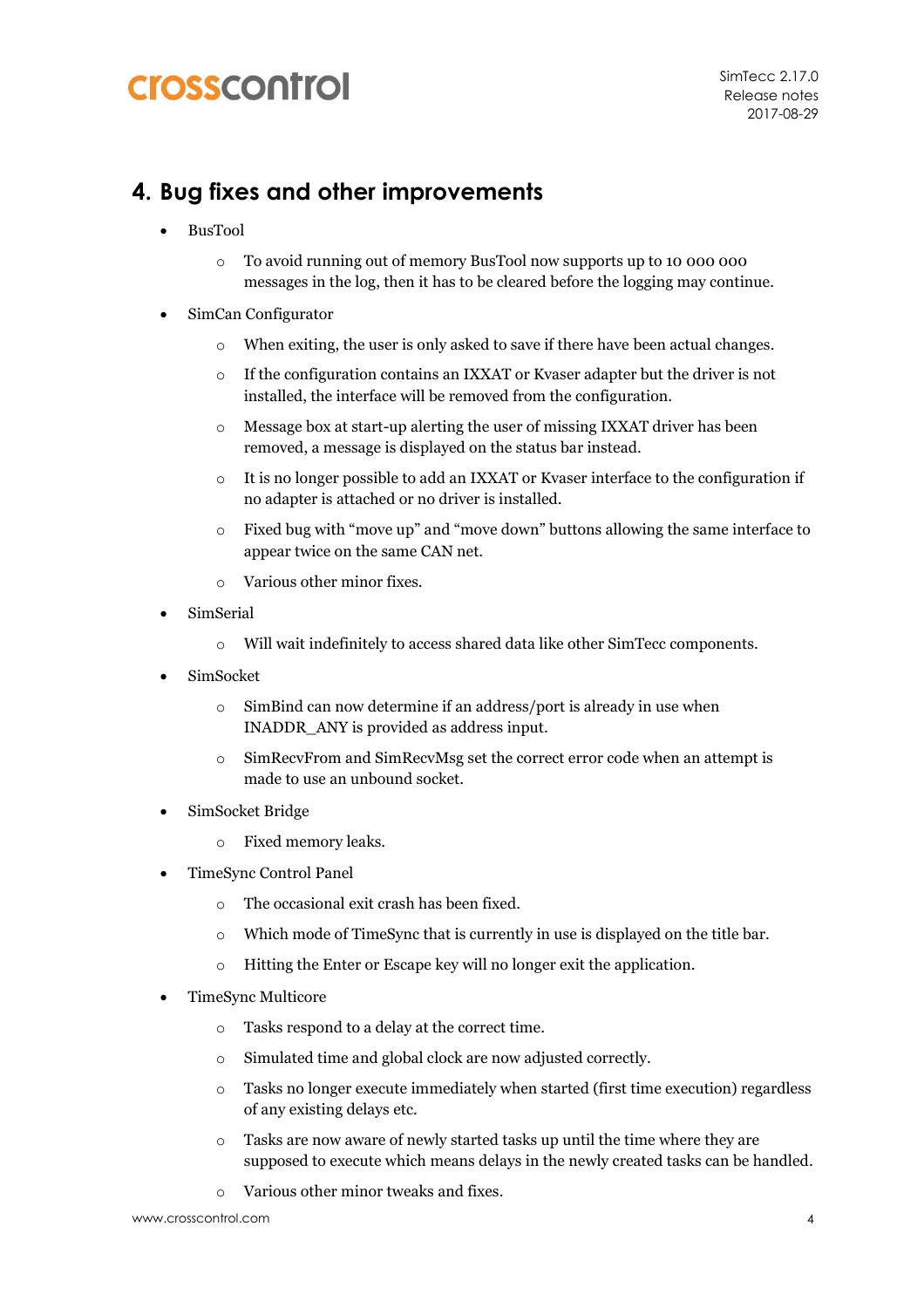SimTecc 2.17.0 Release notes 2017-08-29

#### **5. Licensing**

SimTecc requires a license, if you have used an earlier version of SimTecc and still have a valid license installed it will get detected automatically by this version of SimTecc.

With the introduction of two licensing levels, User and Developer, as of SimTecc 2.7.0 any license purchased prior to that will be treated as a Developer license with no limitations.

If you don't have a license please consult the documentation on how to obtain one.

#### **6. Testing**

All new features and bug fixes have been tested thoroughly. However we strongly recommend that you perform your validation testing of the new release in your application before releasing for commercial use.